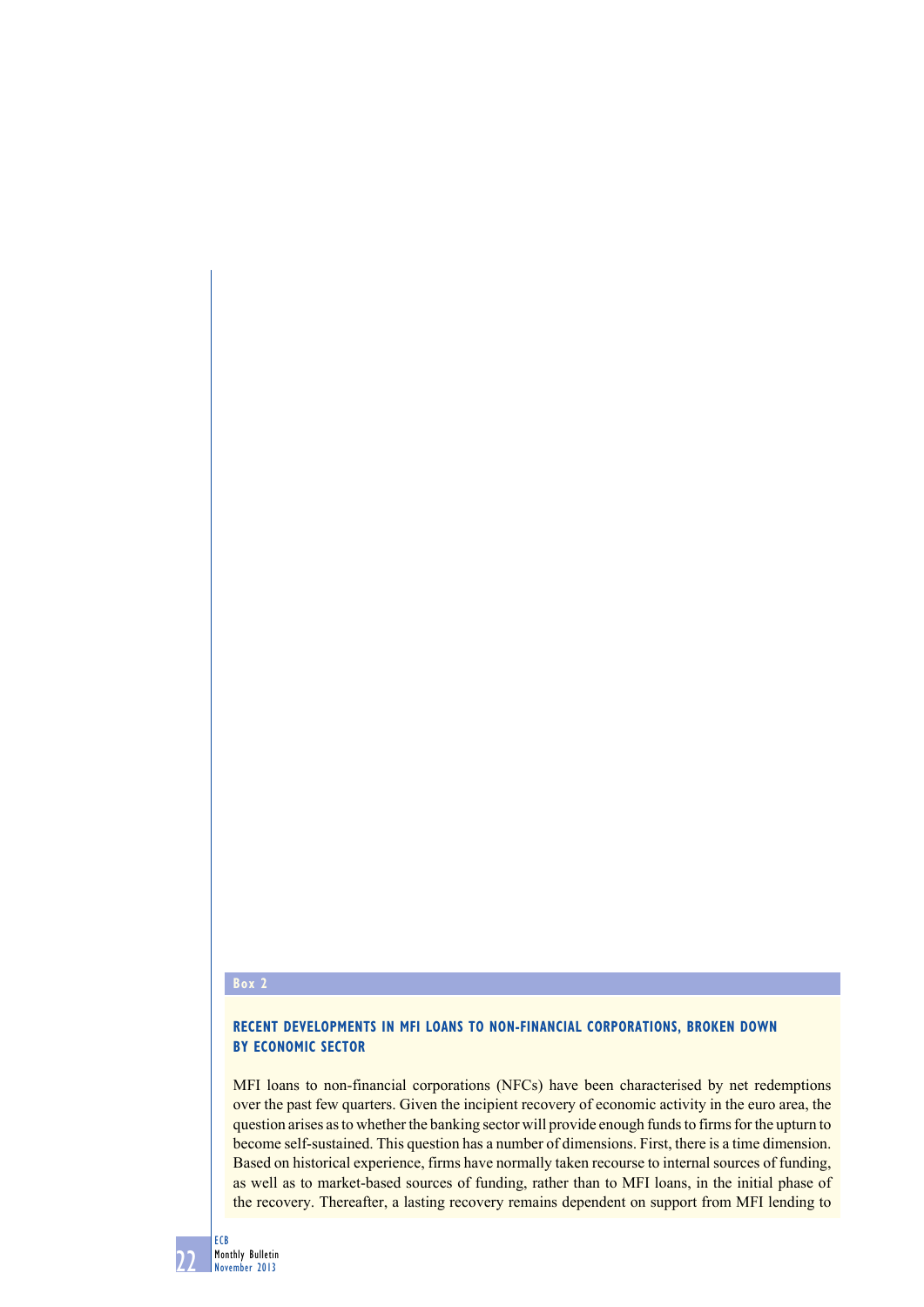## **eConomiC and monetary develoPments**

Monetary and financial developments

NFCs. This holds particularly true of the euro area with its bank-based financing model. Second, in an environment of deleveraging needs and restructuring, it is not only the overall development of MFI loans to NFCs that matters, but also the loan quality (i.e. loans to productive sectors versus the "evergreening" of loans to currently less productive sectors) and the loan composition by industry that provide valuable insights into the appropriateness of lending to the economy. This box contributes to this discussion by reporting on developments in MFI loans to NFCs, broken down by economic sector (based on the NACE classification). These data are available up to the second quarter of  $2013$ .<sup>1</sup>

In the first half of 2013 the annual growth rate of loans to NFCs continued to decline, following a slight recovery in 2010 and 2011. This reflected subdued economic activity, as well as the still high level of firms' indebtedness, which led to low demand for loans. Moreover, supply constraints still play a role in a number of euro area countries. From a sectoral perspective, the decline in the annual growth rate of total lending to NFCs in 2012 and the first half of 2013 was broadly based across the main sub-sectors, but was particularly marked in the case of construction-related loans (see Chart A).

1 For details of the latest data release, see the ECB's website (www.ecb.europa.eu). For previous analysis, see the box entitled "Recent developments in MFI loans to non-financial corporations broken down by economic sector", *Monthly Bulletin*, ECB, November 2011. Data for the sectoral breakdown of MFI loans to NFCs should be interpreted with caution, as they are based on national data that are not fully harmonised and are partly estimated. Indeed, recent data have been affected by various special factors, including operations linked to the restructuring of the banking sector in a number of countries, which need to be given due consideration.



**Chart a annual growth rate of loans to non-financial corporations, broken down** 



**Chart B Real estate-related loans to non-financial corporations and country contributions to growth**

> contribution of countries with "strong growth" contribution of countries with "moderate growth"





Source: ECB.<br>Notes: "Real estate-related loans" comprise loans to non-financial corporations that engage in construction and real estate services activities (based on data for those countries that have reported the corresponding series since 2003). Countries are considered to exhibit "strong growth" (Ireland, Greece, Spain and Italy),<br>"moderate growth" (Belgium, France, Luxembourg and Finland)<br>or "weak growth" (Germany, the Netherlands, Austria and Portugal) growth on the basis of the average growth rates recorded at the country level in 2006.